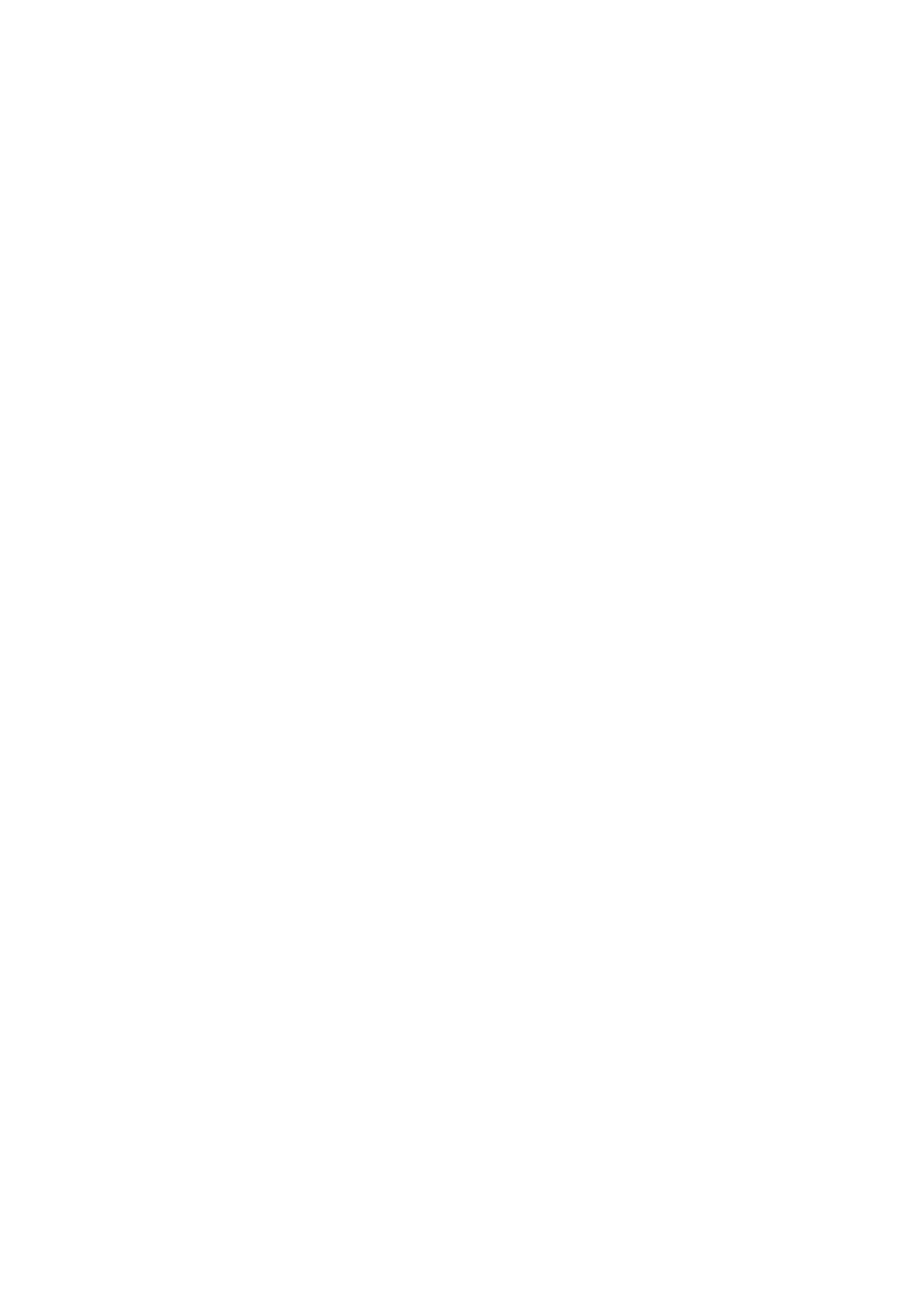## **PROPOSAL FOR INCLUSION OF SPECIES ON THE APPENDICES OF THE CONVENTION ON THE CONSERVATION OF MIGRATORY SPECIES OF WILD ANIMALS**

- **A. PROPOSAL:** Inclusion of the entire population of *Coracias garrulus* on Appendix I
- **B.** PROPONENT: the European Union (EU) and its 28 Member States

## **C. SUPPORTING STATEMENT:**

**1. Taxon** 

| 1.1 | <b>Classis</b>     | Aves              |
|-----|--------------------|-------------------|
| 1.2 | Ordo               | Coraciiformes     |
| 1.3 | Familia            | Coraciidae        |
| 1.4 | <b>Species</b>     | Coracias garrulus |
| 1.5 | <b>Common name</b> | European Roller   |

## **2. Biological data**

### 2.1 Distribution

The European Roller is restricted to the Palearctic, breeding from north-west Africa and the Iberian Peninsula eastwards through the Mediterranean to the western Himalayas. *Coracias garrulus* occurs as two subspecies: the nominate breeds from Morocco, south-west and southcentral Europe and Asia Minor east through north-west Iran to south-west Siberia (Russia); and *semenowi*, which breeds in Iraq and Iran (except north-west), east to Kashmir and north to Turkmenistan, south Kazakhstan and north-west China (west Sinkiang).

The species probably overwinters in two distinct regions of sub-Saharan Africa, from Senegal Eastwards to Cameroon and from Ethiopia Westwards to Congo and Southwards to South-Africa (del Hoyo *et al*. 2001).

### 2.2 Population

The European Roller has apparently undergone moderately rapid declines across its global range and it is consequently considered Near Threatened by the IUCN and the Birdlife International. Declines have been most pronounced in northern populations, and if similar declines are observed elsewhere in the species' range it may warrant uplisting to Vulnerable. (http://www.iucnredlist.org/details/22682860/0).

Over half of the global breeding range lies within Europe, where the most important populations are in Bulgaria, Spain, Ukraine, Romania, Russiaand Turkey (in order of importance, Kovács et al. 2008), which together hold about 90% of the European breeding population.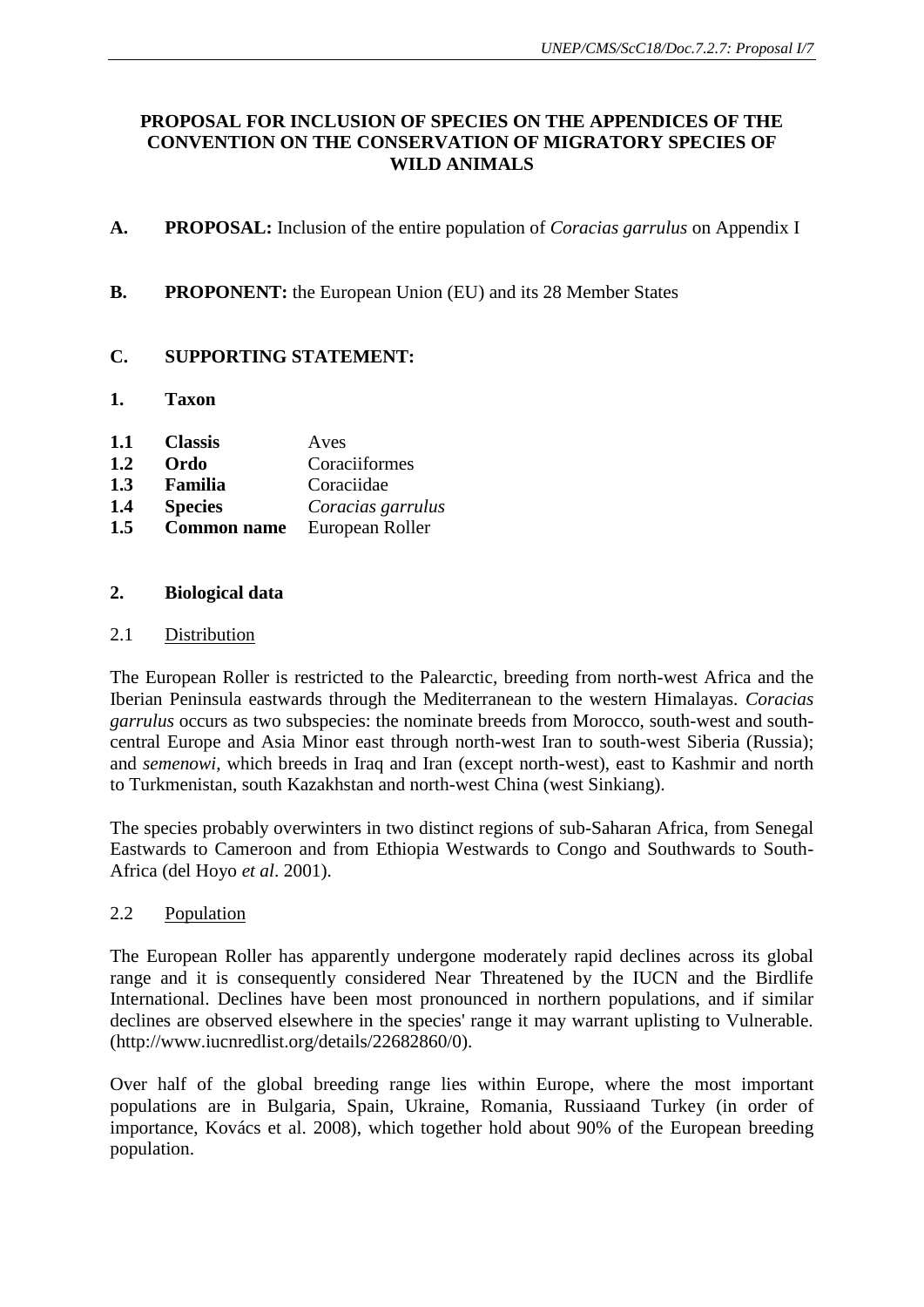The Roller has an estimated number of 55,000 - 117,000 breeding pairs in Europe (50-74% of the global breeding range) (Kovács et al. 2008).

There was a moderate, documented decline in Europe during the 1970-1990 period (Tucker and Heath 1994). During the 1990-2000 period, the species has continued to decline by up to 25% across Europe, including key populations in Turkey and European Russia (BirdLife International 2004). Overall European declines exceeded 30% in three generations (15 years). Populations in Northern Europe have undergone the most dramatic declines, notably:

- Estonia: from 50-100 pairs in 1998 to no known breeding pairs in 2004 [A. Kalamees] *in litt*. 2005] (The estimated Estonian population is 0-3 pairs for period 2000-2012, Birds Directive Article 12 report of Estonia)
- Latvia: from several thousands to under 30 pairs in 2004 [E. Raèinskis *in litt*. 2005],
- Lithuania: from 1 000-2 000 pairs in 1970s to 20 pairs in 2004 [L. Raudonikis *in litt*. 2005])
- Russia: the European Roller has now disappeared from the northern part of its range (A. Mischenko *in litt*. 2005)
- the European Roller has extinct in Germany, Denmark, Sweden (Snow & Perrins, 1998) and Finland (Avilés *et al* 1999), possibly due to habitat loss as a result of agricultural intensification (Kovács *et al*. 2008)

A few European countries have very small populations, e.g. 5-13 pairs breed in Austria (Burgenland) ,0-1 pair in Slovakia (no breeding pairs since 2010) and 0-3 pairs in Estonia. Such small populations are vulnerable and not increasing despite conservation efforts (Bohus 2002).

At present in EU, the largest populations are in Spain, Romania, Bulgaria, Hungary and France, but here populations have declined as well (Kovács et al. 2008).

Very few concrete data are available for non-European populations, but the species only formerly bred in the United Arab Emirates (Aspinall, S. & Porter, R. , 2011). However, there is no evidence of any declines in Central Asia. Should these populations be shown to be declining, the species may warrant uplisting further to Vulnerable. (http://www.iucnredlist.org/details/22682860/0).

# 2.3 Habitat

The European Roller breeds throughout temperate, steppe and Mediterranean zones characterized by reliable warm summer weather. It prefers lowland open countryside with patches of oak *Quercus* forest, mature pine *Pinus* woodland with heathery clearings, orchards, mixed farmland, river valleys, and plains with scattered thorny or leafy trees. It winters primarily in dry wooded savannah and bushy plains (del Hoyo *et al*. 2001).

The European Roller is a lowland species and it avoids the closed forests. Its foraging and nesting sites are quite different:

for foraging, European Rollers need open grasslands (meadows, pastures) and/or extensive agricultural areas. The species mostly forage in agricultural habitats, especially meadows in May and August and in cereals in June-July. Fallow land is always favoured. Vineyards can be attractive if the soil keeps some vegetation cover (Tron *et al.* 2006,). Hedgerows (as well as fences and power lines) are essential perches while looking for prey (Tidmarsh & Di Corrado 2003).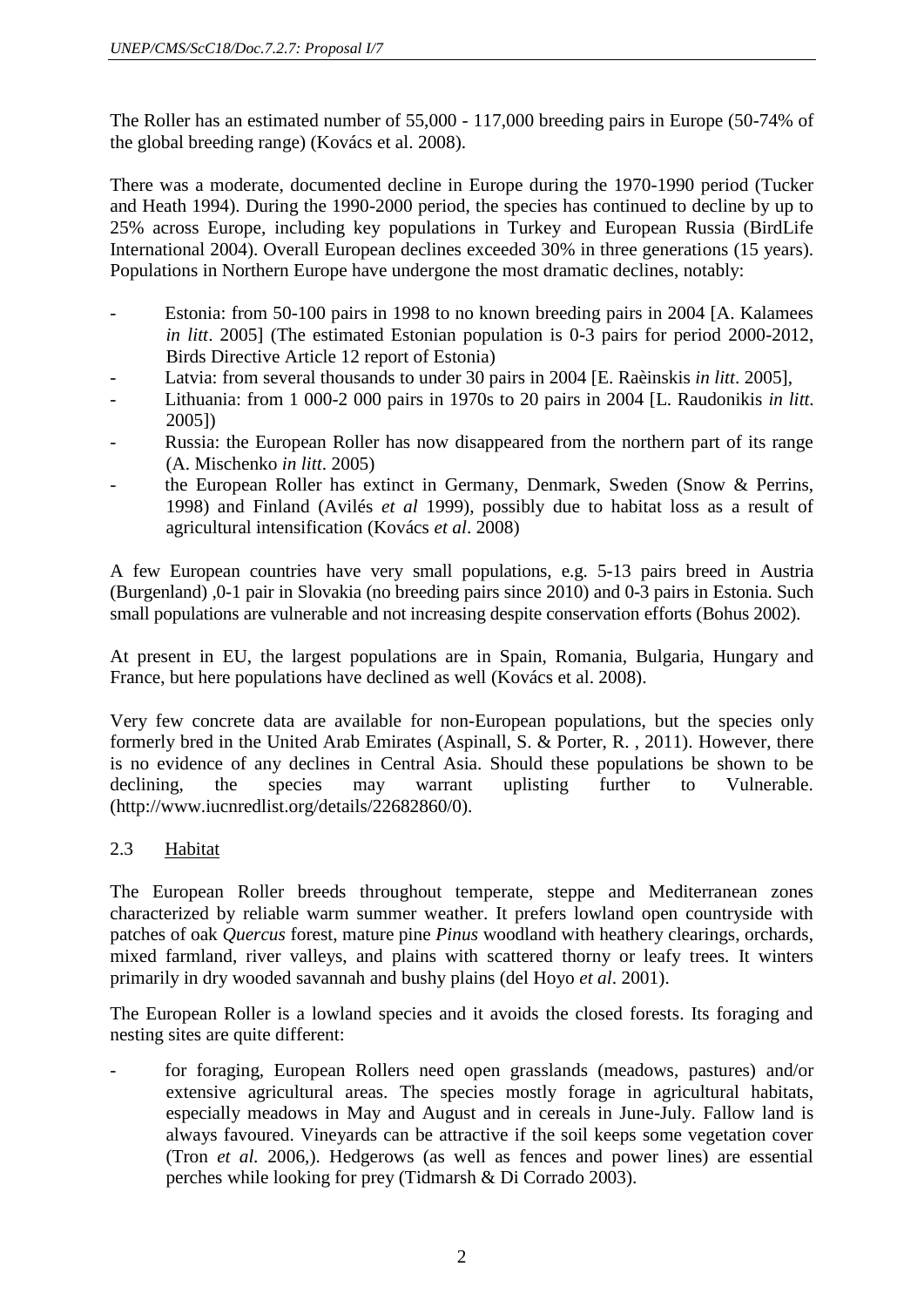- the European Roller is a secondary cavity nesting species and needs abandoned woodpecker cavities. Usually, Rollers nest in the old cavities of Black Woodpecker (*Dryocopus martius*) and Green Woodpecker (*Picus viridis*). Occasionally, they nest in natural tree hollows or in exposed banks or in loess and sand cliffs. Rollers also occasionally nest in cavities in buildings. Rollers have been observed to nest in cavities of medium voltage pylons as well (e.g. in Romania).<sup>1</sup>

## 2.4 Migrations

All populations of European Roller are long-distance migrants. The pattern of the movement and the exact wintering grounds are yet unknown. The species probably overwinters in two distinct regions of Africa, from Senegal Eastwards to Cameroon and from Ethiopia Westwards to Congo and Southwards to South-Africa (del Hoyo *et al*. 2001).

Different populations seem to follow different routes. E.g., according to the ringing recoveries, the Roller population of the Carpathian Basin probably migrates through the Middle-East to reach Africa<sup>2</sup>. Satellites telemetry studies showed that Rollers of the Iberianpeninsula crossed the Equator and winter in Southern-Africa (Angola, Botswana, Namibia, Zambia, Zimbabwe) (SEO/Birdlife).

European Rollers migrate during day, alone or in small groups. Adult birds set off earlier than young ones (Cramp et al. 1993).

## **3. Threat data**

Changes to the European Roller's habitats had drastic effects in the past century. Its feeding and breeding places are changing and disappearing equally fast and it is not clear which is the most important problem for the species. It was proved that different [types of?] agricultural fields have different effects on Rollers' breeding success (Avilés *et al.*2004).

### 3.1 Direct threats

### *Electrocution*

 $\overline{a}$ 

Hunting from perches is a well-known part of the behaviour of the European Roller. This species used to use trees, bushes and fences as perching sites, but nowadays it shows strong preference for electric wires. This behaviour increases the risk of electrocution on breeding places and presumably means a very high mortality factor for migrating and wintering birds as well. During the data collection for the European Species Action Plan (Kovács *et al.* 2008) the threat of electrocution was reported 'high' in Hungary and Portugal.

<sup>1</sup> In Europe, the species mainly breeds in abandoned Green Woodpecker (Picus viridis) cavities in white poplar (Populus alba), especially in riparian forests, less often in willows (Salix spp), or infrequently in natural cavities of planes Platanus orientalis, walls or sand-banks (Cramp et al. 1993).

<sup>&</sup>lt;sup>2</sup> Wintering places of the Carpathian Basin's population are not known yet, but according to recovery data of the Hungarian ringed birds which were recaptured abroad (Romania, Bulgaria, Greece and Libya) probably Hungarian Rollers migrate across the Balkan Peninsula to the South-East. Emmenegger et al 2013 found Angola as a wintering place for the Western population.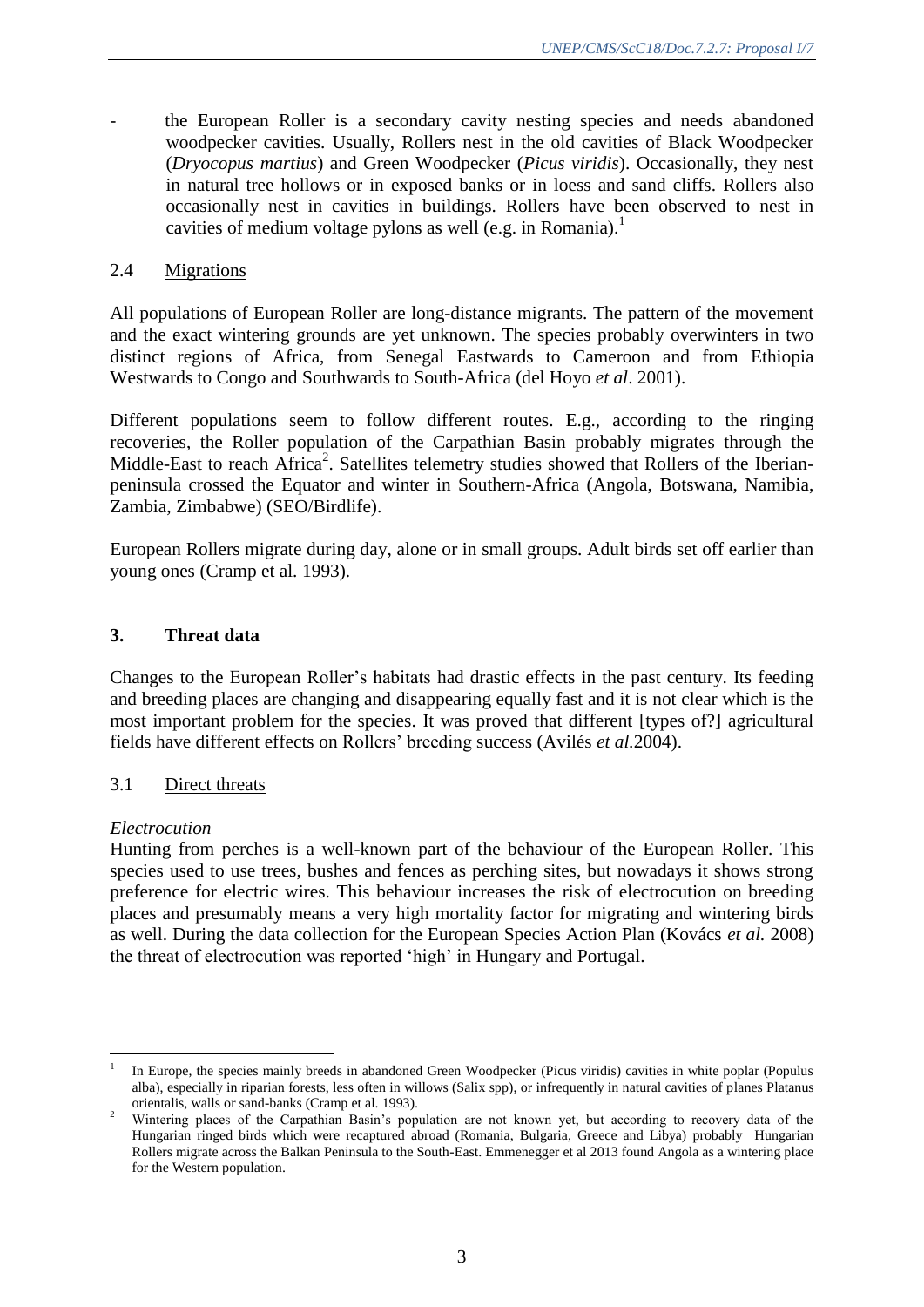## *Illegal hunting*

The European Roller severely suffers from hunting throughout their migration routes. Illegal shooting is reported from Serbia, Croatia, Cyprus, Saudi-Arabia and Libya. Hundreds, perhaps thousands, are shot for food in Oman every Spring (del Hoyo *et al*. 2001) and in Gujarat, India. Hunting in wintering places occurs regularly as well.

[\(http://husrb.mme.hu/en/content/tragical-roller-recapture-or-threats-middle-east-our](http://husrb.mme.hu/en/content/tragical-roller-recapture-or-threats-middle-east-our-migrating-birds)[migrating-birds\)](http://husrb.mme.hu/en/content/tragical-roller-recapture-or-threats-middle-east-our-migrating-birds)

One of the proposed conservation actions by IUCN and Birdlife International is to "tackle specific threats such as hunting." [\(http://www.iucnredlist.org/details/22682860/0\)](http://www.iucnredlist.org/details/22682860/0).



## *Illegal trapping and catching for pet*

The European Roller is an attractive and exotic-like bird. It is therefore a desired species as pet for private collectors**.** Illegal collecting of young birds from natural and artificial breeding places could be a real danger for Rollers. In 2008, e.g., a case of smuggling at the Serbian-Hungarian border was reported. (Kiskunság National Park's webpage: [http://knp.nemzetipark.gov.hu/index.php?pg=news\\_35\\_1282\)](http://knp.nemzetipark.gov.hu/index.php?pg=news_35_1282). See attached photo.

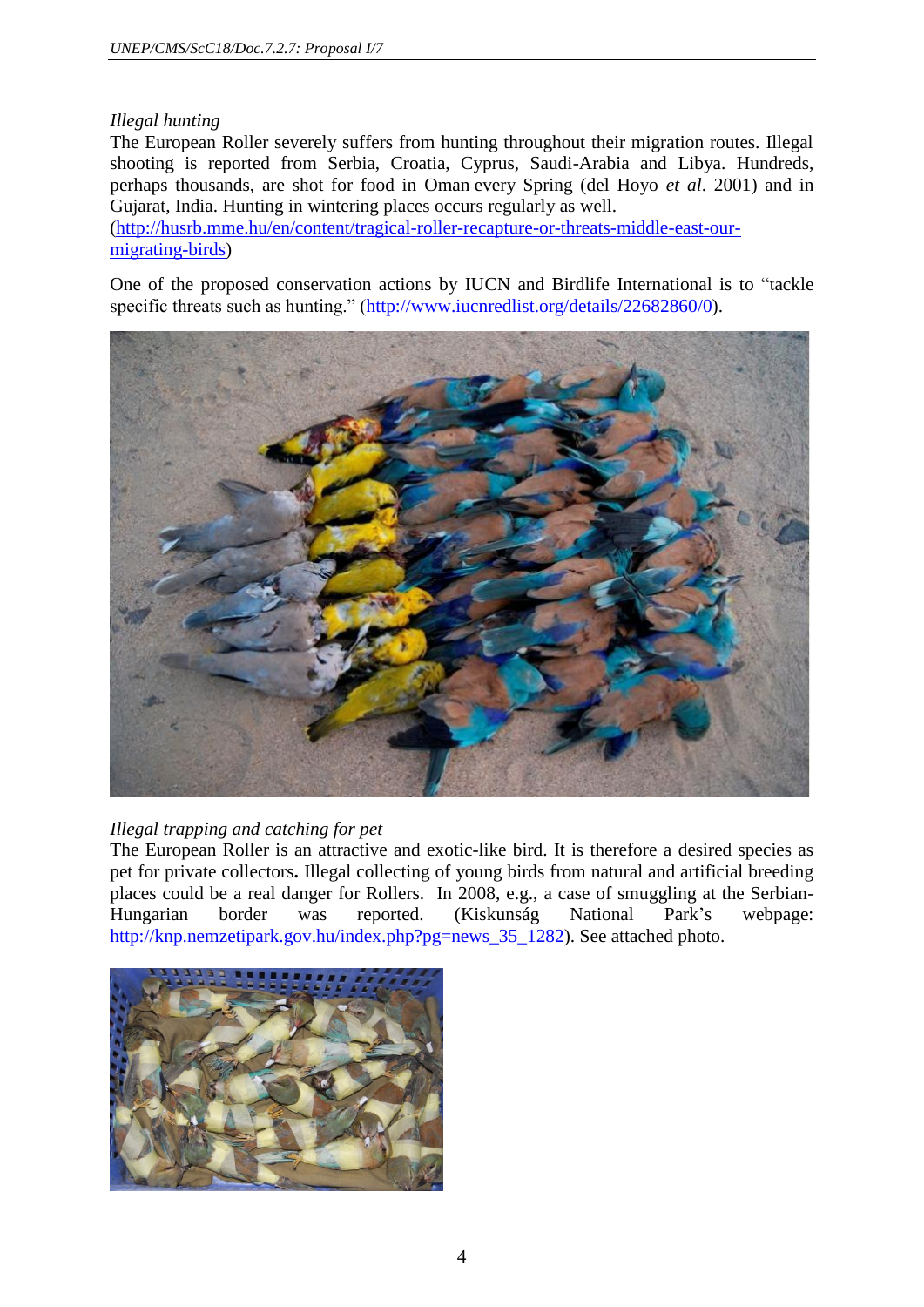# 3.2 Habitat destruction

# *Loss of nesting locations*

Loss of old trees or groves with hollows for Roller's nests is a serious problem. The European Roller is a secondary-cavity nesting species; it is not able to create its nest hole, except in case of loess and sand cliffs. The lack of suitable nesting sites seems to be the most limiting factor based on the experiences of former conservation actions. According to the international action plan, the following main processes have played the most important role in the loss of suitable cavities (Kovács et al 2008):

- The intensification of forest management in the European Union. Intensive forest management is characterized by clear-cuts leading to loss of old trees.
- Replacement of native soft woods (poplar, willow) with introduced tree species (*Robinia pseudoacacia*) reduces the number of natural hollows. The stakeholders usually do not leave the dead old trees with cavities and do not plant softwood groves for the grazing livestock.
- The clearing of riverbank trees and riparian forests and also the spreading of invasive tree species minimize the suitable cavities for the Roller.
- Mosaic agricultural areas are suitable habitat for this species, but the removal of hedges with old trees for expansion of arable land prevents the Rollers from breeding there.
- The European Roller is highly dependent on the presence of cavity-making woodpecker species such as Green Woodpecker and Black Woodpecker. The Green Woodpecker is considered the main cavity provider because this species uses also grasslands for foraging (but does not use the same prey). The decrease of the Green Woodpecker population, which uses the same habitats as Roller, has been observed, but the reasons are not clarified.

## *Reduction of feeding places*

Birds of farmland and grassland habitats have the worst condition status in Europe. The European Roller is one of the species whose populations showed negative trend across its entire breeding range due to agricultural intensification (Donald *et al*.2006). The land abandonment and reduced management of meadows and pastures results in lower quality of Roller foraging habitats. The conservation of grassland to other land use and increasing natural habitat homogeneity because of the elimination of natural or semi natural habitats such as field margins, hedgerows and fallows reduce the size of suitable feeding places of Rollers. Most of the habitats which used to be favourable for Roller are nowadays in very bad condition, mostly because of the lack of grazing livestock.

## 3.3 Indirect threat - poisoning

European Rollers are predominantly insectivorous species, and as such are possibly exposed to secondary poisoning of by a wide selection of pesticides used in the agricultural sector. Poisoning may happen when the chemicals are accumulated through the food chain. As Rollers winter in sub-Saharan Africa – where chemical usage regulations are more permissive compared to the European Union - they are presumably exposed to dangerous pesticides banned from the EU breeding range.

## 3.4 Threats connected especially with migrations

The European Roller suffers from hunting and illegal taking on its migration routes (see section 3.1 above).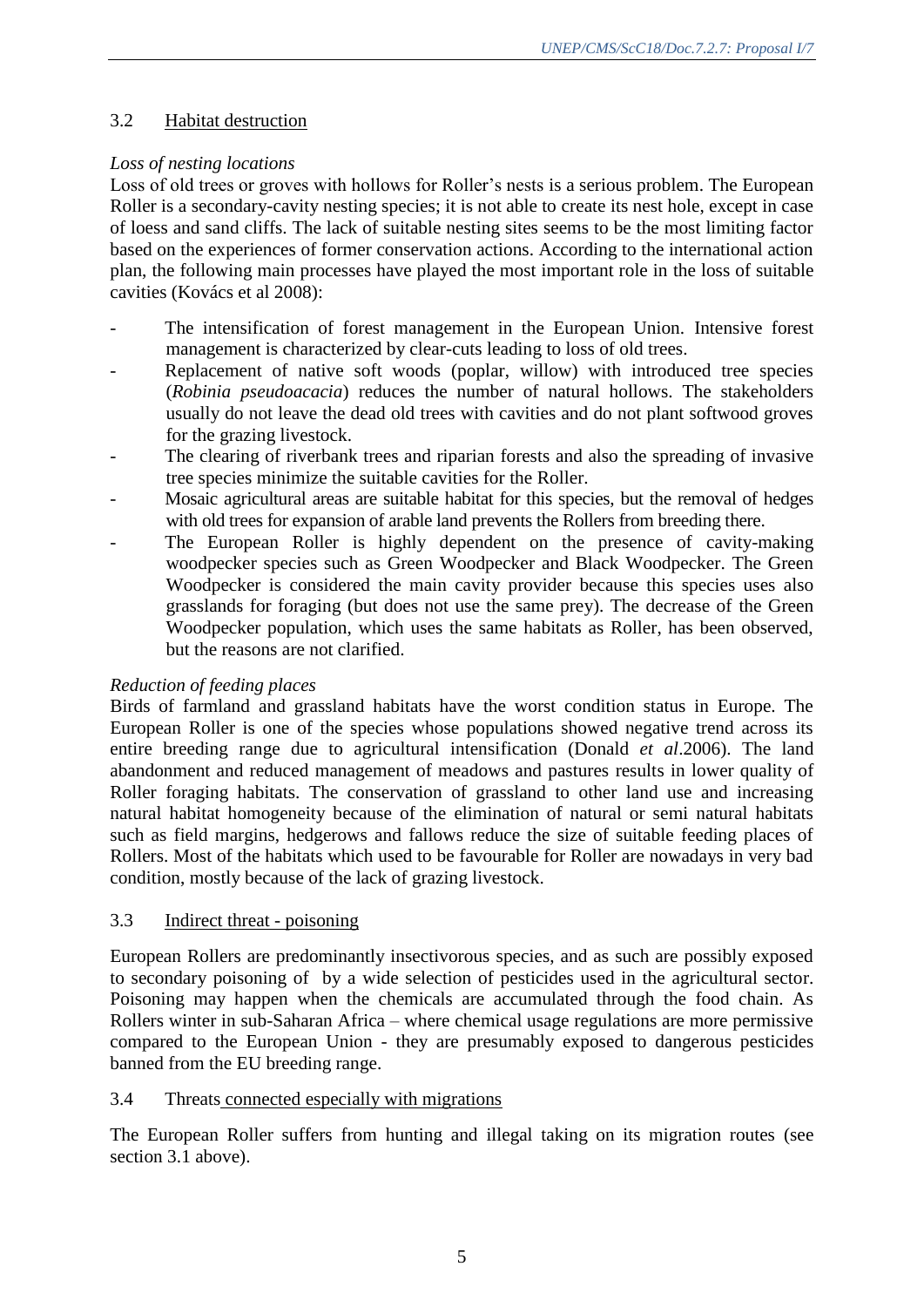## 3.5 National and international utilization

See section 3.1 above as regards hunting for food and for pet-keeping.

## **4. Protection status and needs**

## 4.1 National protection status

The European Roller is a protected species in many range states, particularly in the Western parts of its range.

## 4.2 International protection status

## - **IUCN Red List Category 1: Near threatened**

- **Bonn Convention on the Conservation of Migratory Species of Wild Animals**  Category: Appendix II. The species is also listed in Category A of proposed Action Plan for Conservation of African-Eurasian Migratory Landbirds
- **Bern Convention on the Conservation of European Wildlife and Natural Habitats** Category: Appendix II
- **European Conservation Status2: SPEC2**
- **EU Birds Directive: Council Directive on the conservation of wild birds (2009/147/EC)** Category: Annex I
- Finally, in 2012, the European Roller was listed as a priority for funding under the EU LIFE programme
- International Species Action Plan for the European Roller was accepted by the European Commission in 2008
- 4.3 Additional protection needs

The European Roller is presently listed on Appendix II, which means it requires international cooperation for its conservation. Such cooperation could take place in the frame of the proposed Action Plan for the Conservation of African-Eurasian Migratory Landbirds, which is not legally binding. In the case of European Roller, urgent and legally binding measures are required to eliminate illegal taking, especially in the migration and wintering areas. Appendix I listing would furthermore urge conservation measures in CMS Parties, such as the protection of important habitats and measures to prevent electrocution (bird-friendly design for new power lines, conversion of existing power lines).

# **5. Range States<sup>3</sup>**

Afghanistan, ALBANIA, ALGERIA, ARMENIA, AUSTRIA, Azerbaijan, BELARUS, Bosnia, BULGARIA, China, CROATIA, CYPRUS, FRANCE, GEORGIA, GREECE, HUNGARY, IRAN, Iraq, ISRAEL, ITALY, JORDAN, KAZAKHSTAN, Kyrgyzstan, LATVIA, Lebanon, LIBYA, LITHUANIA, MOLDOVA, MOROCCO, POLAND, PORTUGAL, ROMANIA, Russia, SAUDI ARABIA, SERBIA, SPAIN, SYRIA, TAJIKISTAN, TUNISIA, Turkey, Turkmenistan, UKRAINE, UZBEKISTAN.

 $\overline{a}$ <sup>1</sup> CMS Parties in capital.